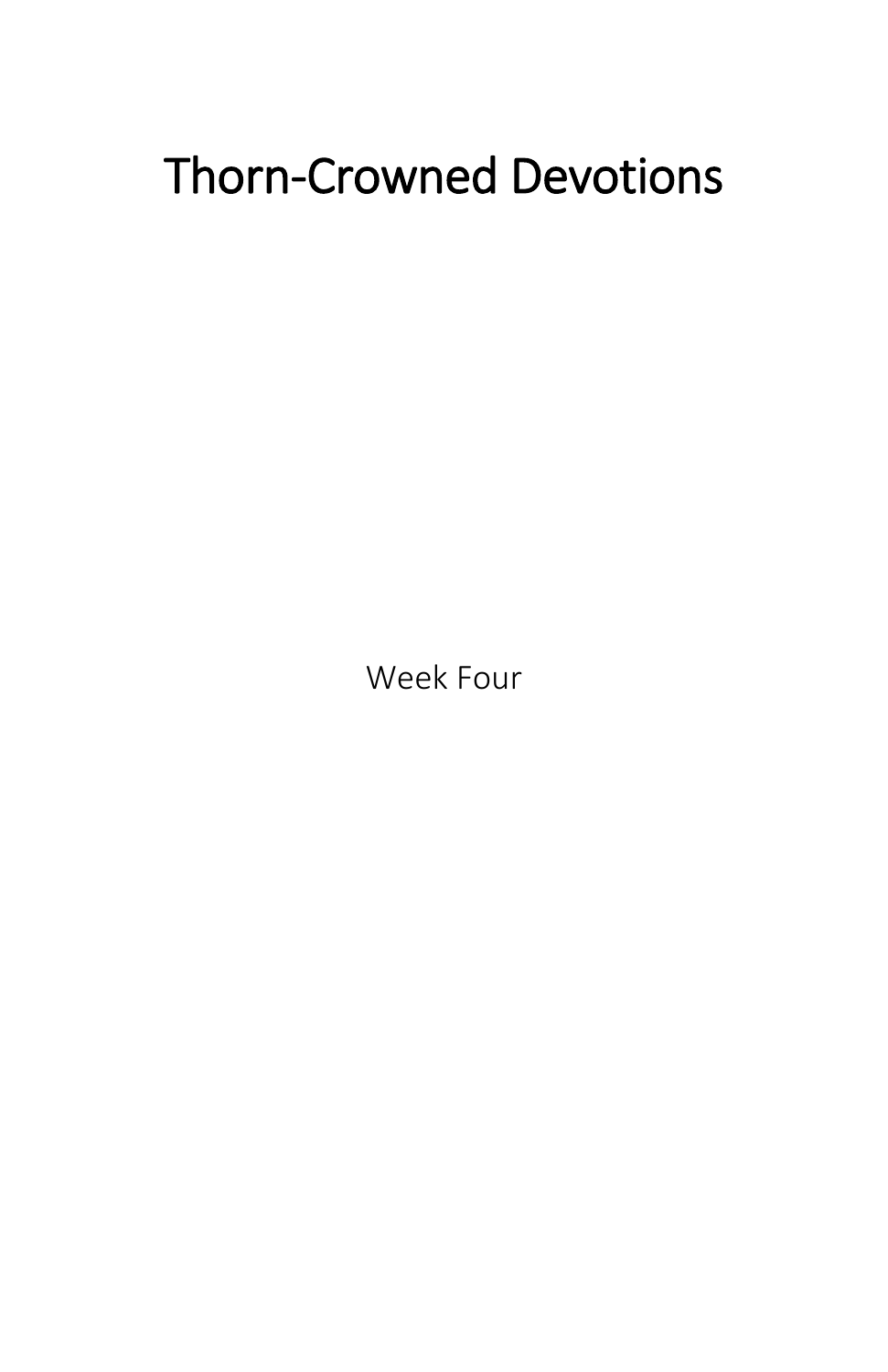#### Darkness

*And when the sixth hour had come, there was darkness over the whole land until the ninth hour.* 

*Mark 15:33* 

We move now from the fourth Gospel to what was probably the first written. Mark tells us of a time of darkness that came over the whole land. Remember that the sixth hour refers to six hours from daybreak or noon. This darkness will last until three o'clock.'

It is supernatural in origin and covers at least Jerusalem and as far as one could see from Golgotha. What is the significance of the darkness?

The Bible uses darkness as a warning of judgment to come.

*9 "And on that day," declares the Lord GOD, "I will make the sun go down at noon and darken the earth in broad daylight. <sup>10</sup> I will turn your feasts into mourning and all your songs into lamentation; I will bring sackcloth on every waist and baldness on every head; I will make it like the mourning for an only son and the end of it like a bitter day.* 

Amos 8:9–10

It would have been impossible with the background of the Hebrew scriptures to see this as other than a day of mourning and judgment *(Joel 2:2; see Mark 13:24)*.

But the darkness will give way to light, not through human effort, but because the Lord will work.

*<sup>2</sup> For behold, darkness shall cover the earth, and thick darkness the peoples; but the LORD will arise upon you, and his glory will be seen upon you.*

Isaiah 60:2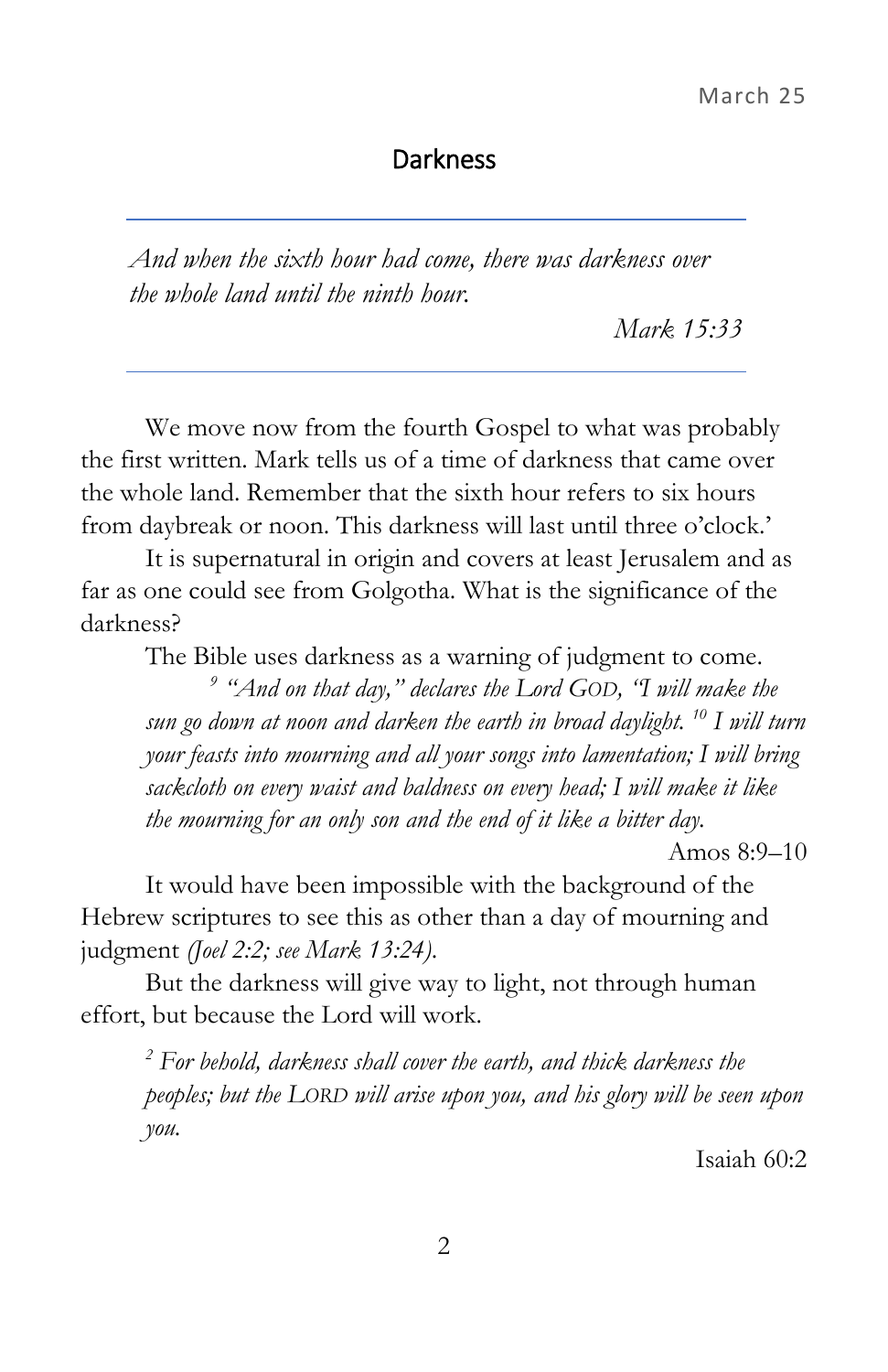## The Cry

*<sup>46</sup>And about the ninth hour Jesus cried out with a loud voice, saying, "Eli, Eli, lema sabachthani?" that is, "My God, my God, why have you forsaken me?"* 

*<sup>47</sup>And some of the bystanders, hearing it, said, "This man is calling Elijah." 48And one of them at once ran and took a sponge, filled it with sour wine, and put it on a reed and gave it to him to drink. 49But the others said, "Wait, let us see whether Elijah will come to save him."* 

*Matthew 27:45–49* 

The misunderstanding of Jesus' words began right there in the crowd surrounding the cross and has continued through the centuries. Let's clear up *some* of the confusion:

Jesus was not calling for Elijah as the people thought. Matthew's translation into Greek clears that up definitively. It is not to Elijah that He calls, but to His Father.

I don't believe God forsook Jesus on the cross, nor do I think that He felt forsaken, although it seemed like He was forsaken. Jesus knew he had to drink the bitter cup. It was not the wine vinegar on a sponge which contained no myrrh to deaden the pain. The cup was this death and He was going through it victoriously.

Jesus was announcing the twenty-second Psalm.

It begins with these words, *"My God, my God, whey have you forsaken me?"* and continues with a prophetic description of these sufferings, but it is not a psalm of despair, but of triumph. He caused these words to be included in *22:24, "For he has not ignored or belittled the suffering of the needy, He has not turned his back on them, but has listened to their cries for help."*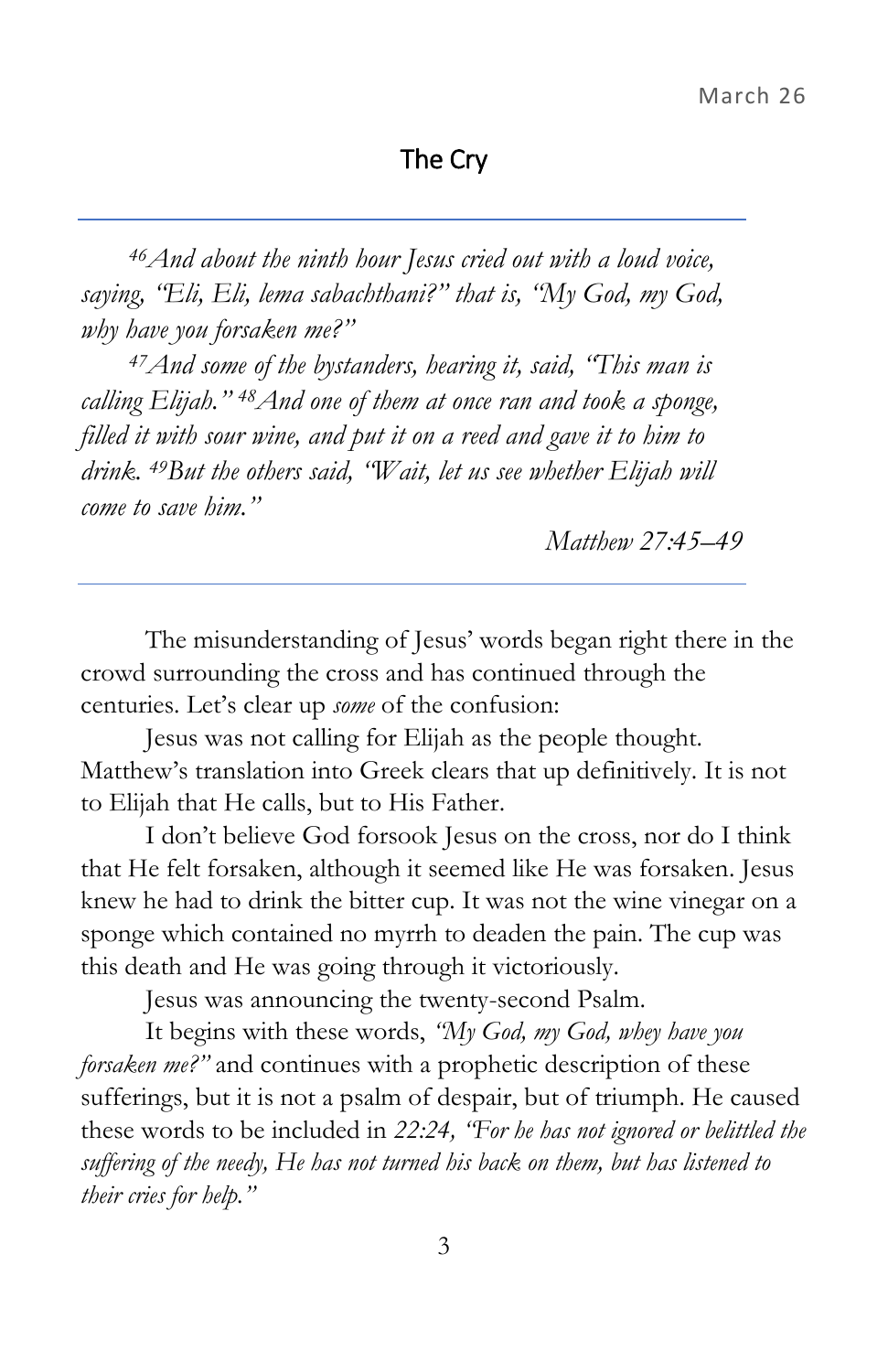Psalms had not been numbered in the days of Jesus. It was customary to refer to a psalm by its first line. This let others know which psalm you were thinking of and would like to sing.

We do the same thing and indexing hymns. If you look in the back of a hymnal at the index, you will be able to find a song by either its title or its first line. For instance, the hymn entitled *"Make Me a Blessing"* can also be found by the words, *"Out in the highways and byways of life,"* its first line.

If all we had of Psalm 22 was the first two verses, we would have to classified as a lament psalm and a very gloomy one. But it's true message is not found at the beginning, but at the end.

As we read, study, and meditate on Psalm 22, I want you to remember that Jesus was not crying in despair, but offering us hope and encouragement, even in his intense suffering.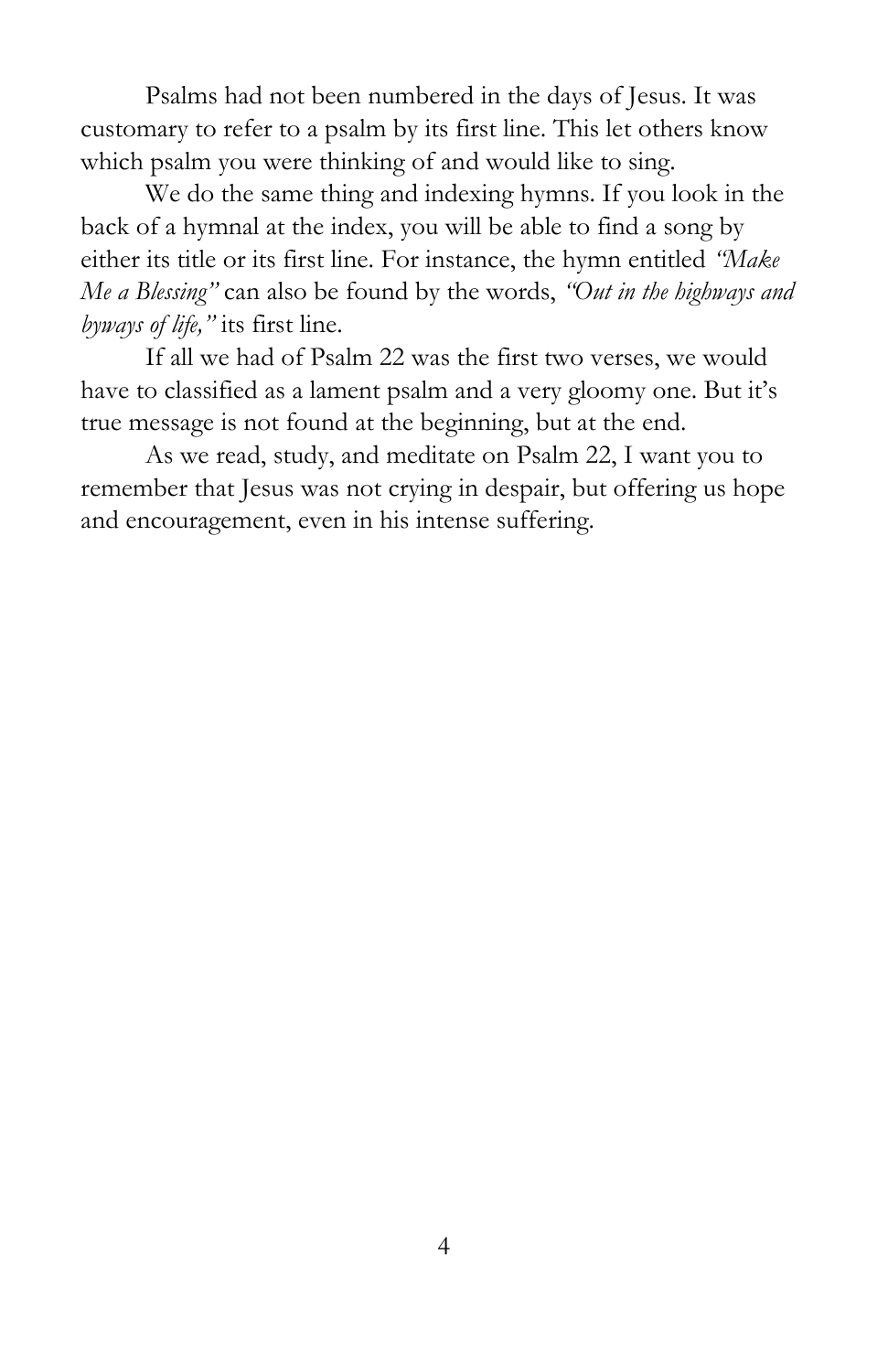## The Cry

**1** *My God, my God, why have you forsaken me? Why are you so far from saving me, from the words of my groaning?*  **<sup>2</sup>***O my God, I cry by day, but you do not answer, and by night, but I find no rest.* 

What does it mean to be forsaken by God?

The psalmist expresses this idea as "abandonment" in the words of the second line, *"… you are so far from saving me, from the words of my groaning."*

He is expressing the *feeling* of abandonment, but the comment, *"*… *You have rescued me from the horns of the wild oxen!" (v.21)* shows that he has not actually been abandoned.

It is not unusual to feel forsaken when our prayers are not answered as we would like and when we would like, but it never means we have been written off by God.

Was Jesus forsaken by God on the cross. It was certainly the Father's will for Him to die there on our behalf. Jesus did it for the joy of being with us in the Father's presence. That His sufferings were acceptable to God is clearly seen in the Father's raising Jesus from the dead. It is no less than we should expect from the holy God. He will keep His commitments to those He loves.

> **<sup>3</sup>***Yet you are holy, enthroned on the praises of Israel.*  **<sup>4</sup>***In you our fathers trusted; they trusted, and you delivered them.*  **5***To you they cried and were rescued;*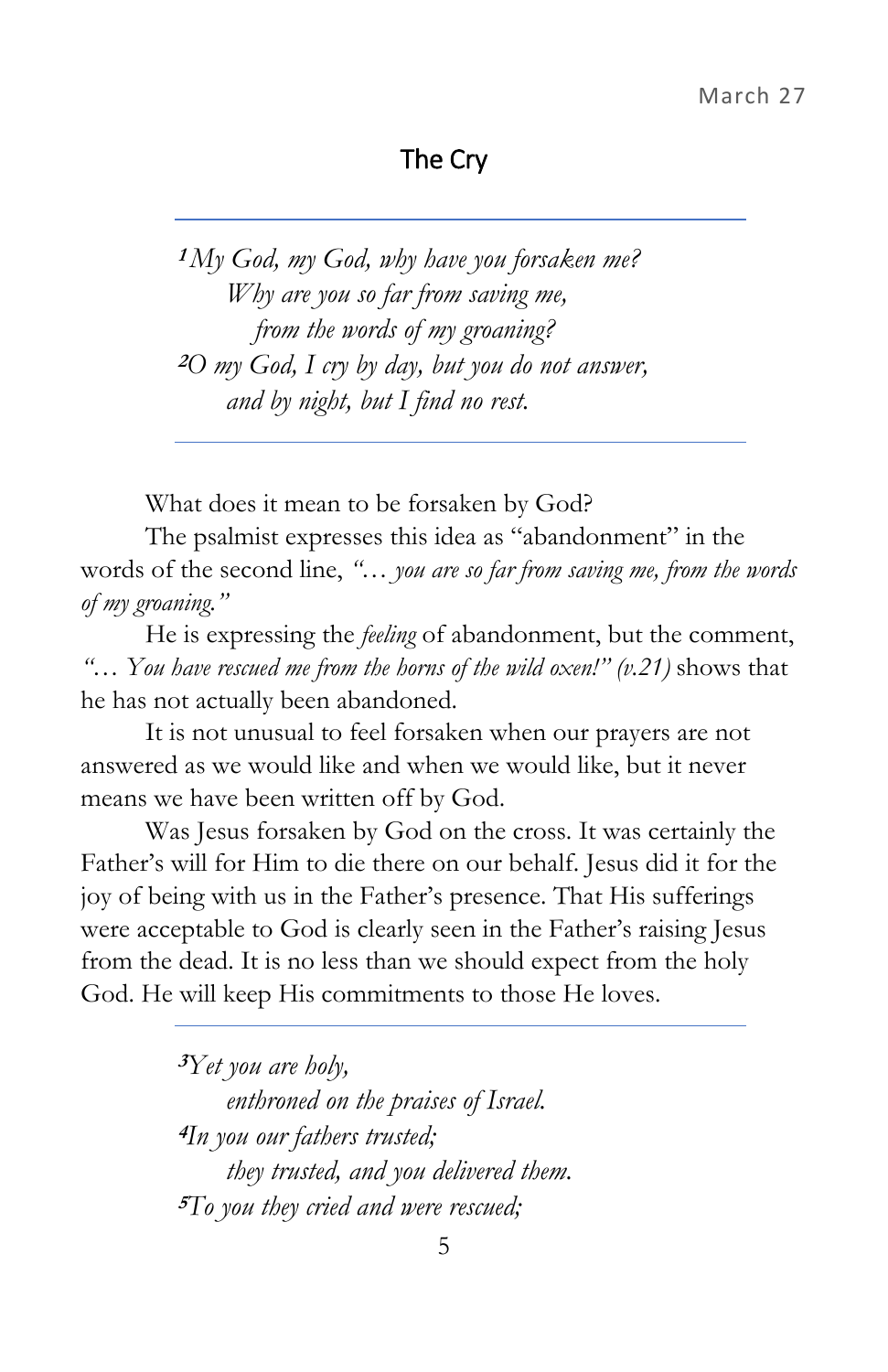One encouragement when we feel forsaken is to look back at how God had worked in the lives of others who trusted in God. There were times when Abraham, Isaac, and Jacob had felt abandoned, but God preserved them. Joseph certainly could have given in to despair in Egypt except he knew God planned it for good. As the Lord's anointed, David, fled from King Saul, he eventually had to leave the land to survive, but in God's time, he became king. Even the exile would give way to return to the land. God's plans cannot be stopped.

But will God deliver you?

**<sup>6</sup>***But I am a worm and not a man, scorned by mankind and despised by the people.*  **<sup>7</sup>***All who see me mock me; they make mouths at me; they wag their heads;*  **<sup>8</sup>***"He trusts in the LORD; let him deliver him; let him rescue him, for he delights in him!"*  **<sup>9</sup>***Yet you are he who took me from the womb; you made me trust you at my mother's breasts.*  **<sup>10</sup>***On you was I cast from my birth, and from my mother's womb you have been my God.* 

Another way to turn the feeling of being forsaken into faith is to look back at how God has worked in your own life, even from birth.

It is this trust which becomes the source of the world's mocking. Their purpose is to drive us to despair and away from faith. This attack can only be conquered by faith.

> **<sup>11</sup>***Be not far from me, for trouble is near,*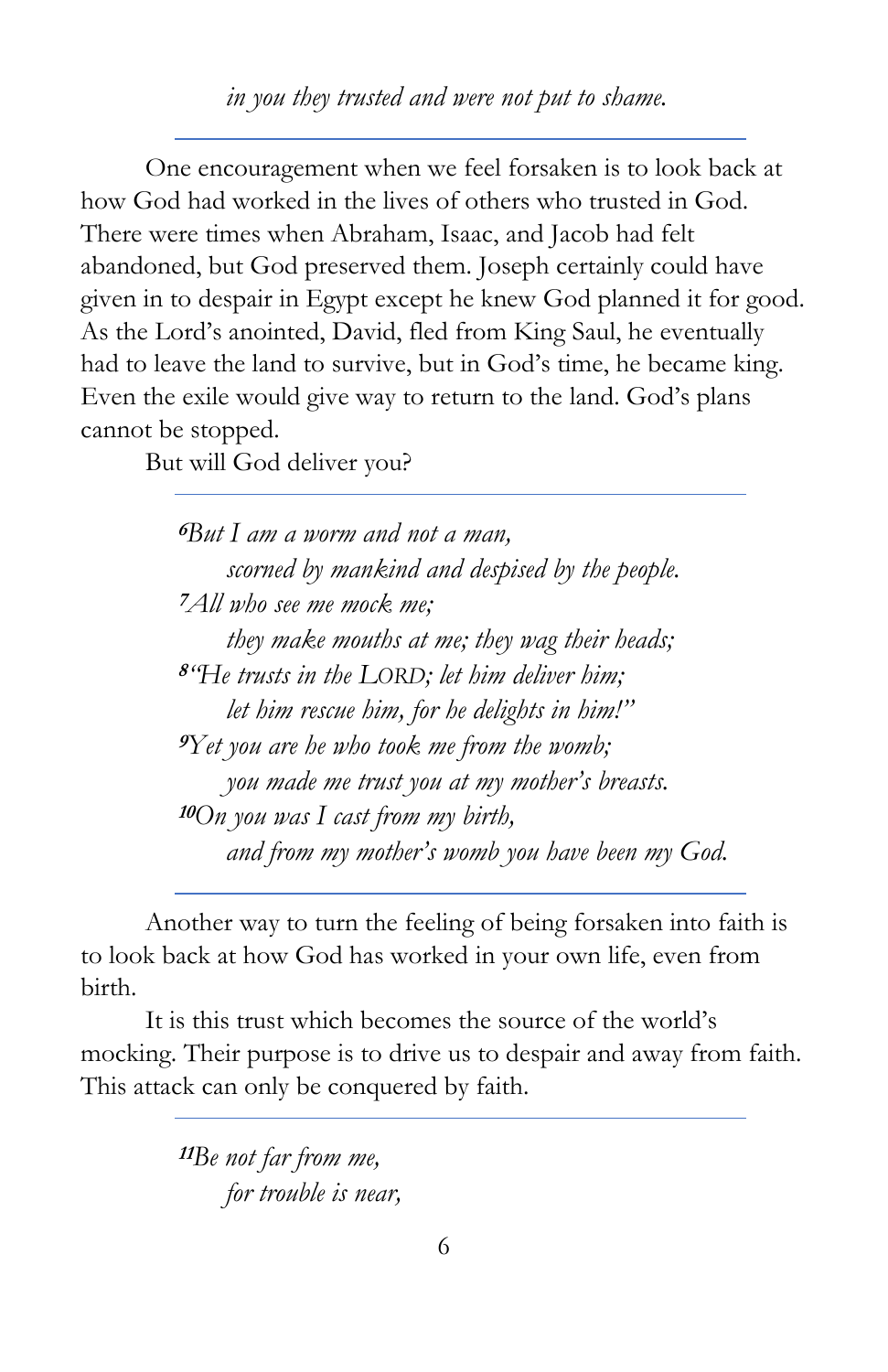*and there is none to help.* 

There is nothing wrong with appealing to God for help at any time, but certainly it is imperative when *"there is none to help."* We should never fear to ask for His help in the struggles

> **<sup>12</sup>***Many bulls encompass me; strong bulls of Bashan surround me;*  **13** *they open wide their mouths at me, like a ravening and roaring lion.*  **<sup>14</sup>***I am poured out like water, and all my bones are out of joint; my heart is like wax; it is melted within my breast;*  **<sup>15</sup>***my strength is dried up like a potsherd, and my tongue sticks to my jaws; you lay me in the dust of death.*

With very descriptive language, he describes the power of the enemies in the danger he felt. The "*bulls of Bashan*" and were well fed, strong and dangerous as anyone who has been in an open field with a large bull can tell you. Their ferocity can rightly be compared to that of hungry lions.

When that happens, fear takes hold of our bodies and produces in us a weakness very similar to what Jesus felt on the cross. It is the process of dying bodily.

> **<sup>16</sup>***For dogs encompass me; a company of evildoers encircles me; they have pierced my hands and feet—* **<sup>17</sup>***I can count all my bones they stare and gloat over me;*  **18** *they divide my garments among them,*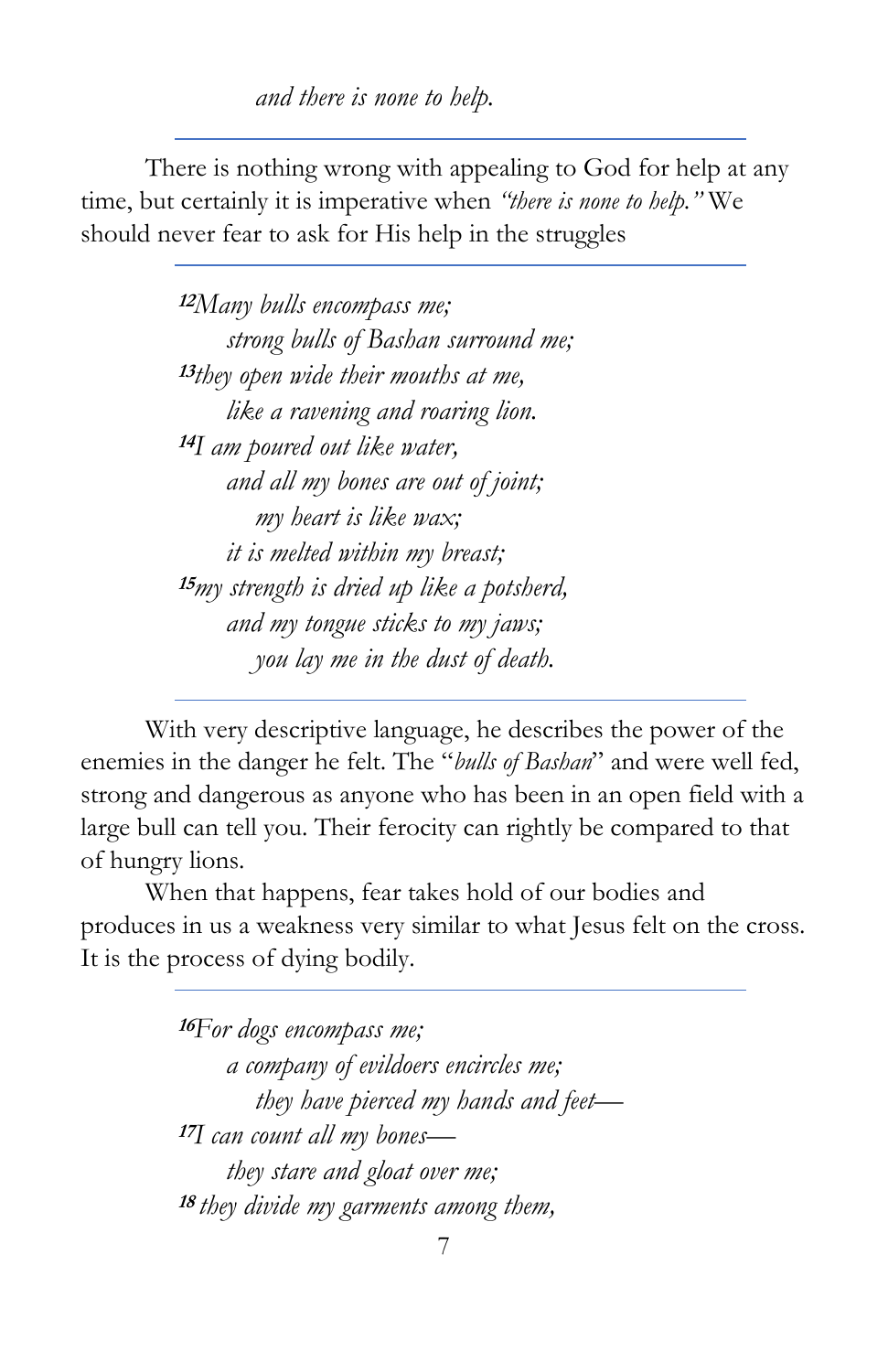*and for my clothing they cast lots.* 

*Psalm 22:1–18* 

We need to stop at this point and look at the description in this Psalm in light of what Jesus went through on the cross. He was mocked by his enemies for his faith as in verse 8. His hands and feet were pierced as in verse 16. The soldiers divided his clothes, even casting lots for his row as in verse 18.

Is it any wonder that the early church thought of Jesus when they were reminded of this Psalm?

When the Lord cried out, he reminded them of the message of this portion of the word of God.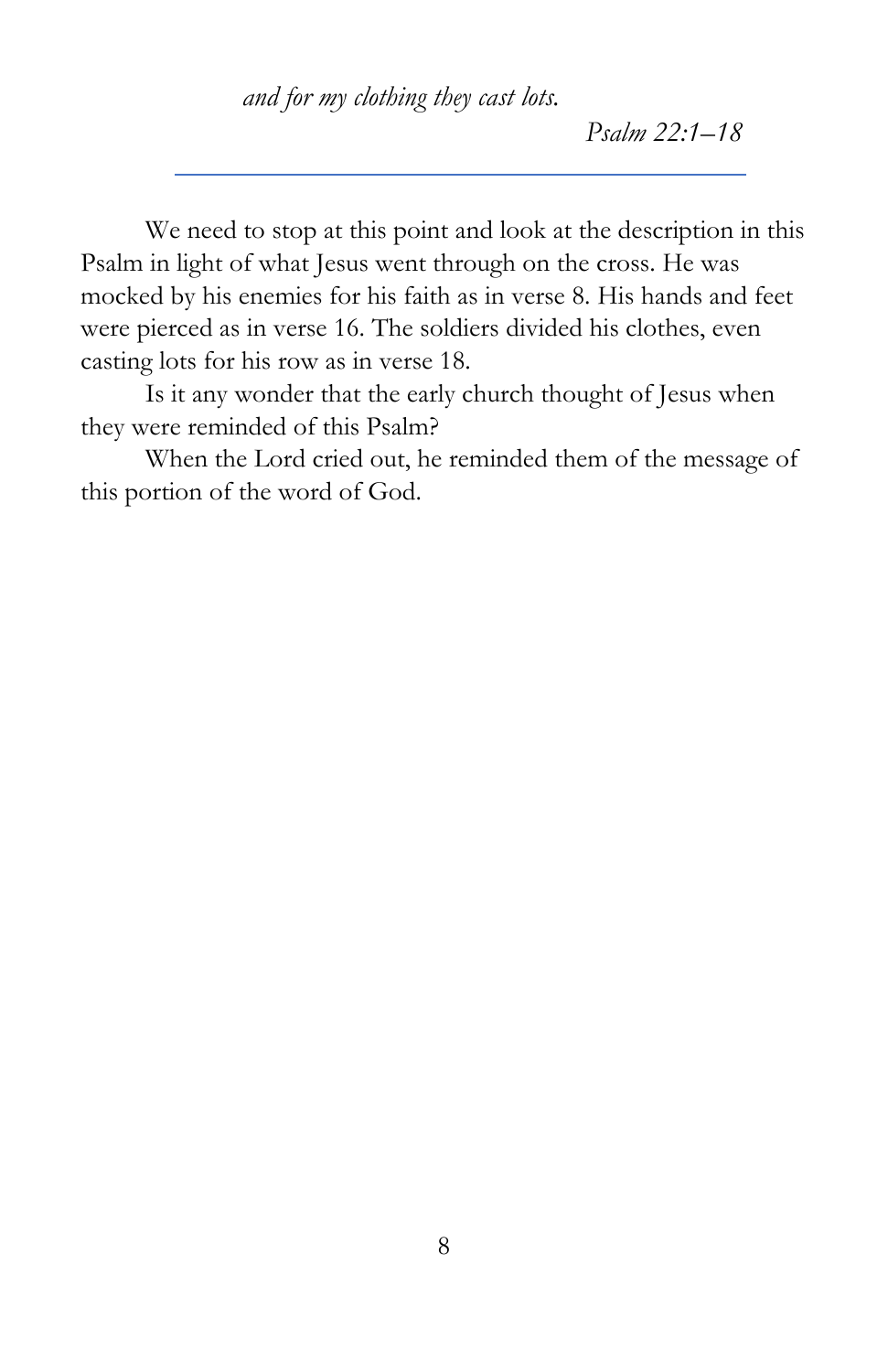### The Call

**<sup>19</sup>***But you, O LORD, do not be far off! O you my help, come quickly to my aid!*  **<sup>20</sup>***Deliver my soul from the sword, my precious life from the power of the dog!*  **<sup>21</sup>***Save me from the mouth of the lion! You have rescued me from the horns of the wild oxen! Psalm 22:19–21* 

This section is full of rich imagery as it describes the dangers as that of the sword, the power of the dog, the mouth of the lion, and the horns of the wild oxen.

The great transformation comes in verse 21. His cry goes from the imperative, "save me," to the cry of relief, "you have rescued me." In an instant he has is gone from feeling forsaken to being saved.

This Psalm, by King David, hundreds of years before Jesus came was not written by a man in despair. Instead it was written by one who had passed through despair into certain hope. Nothing in the circumstances changed, but he pressed forward with confidence in God's deliverance.

Nothing in the circumstances of your life may change when you trust Jesus, but everything changes. You pass from death into life, from sinner to saint.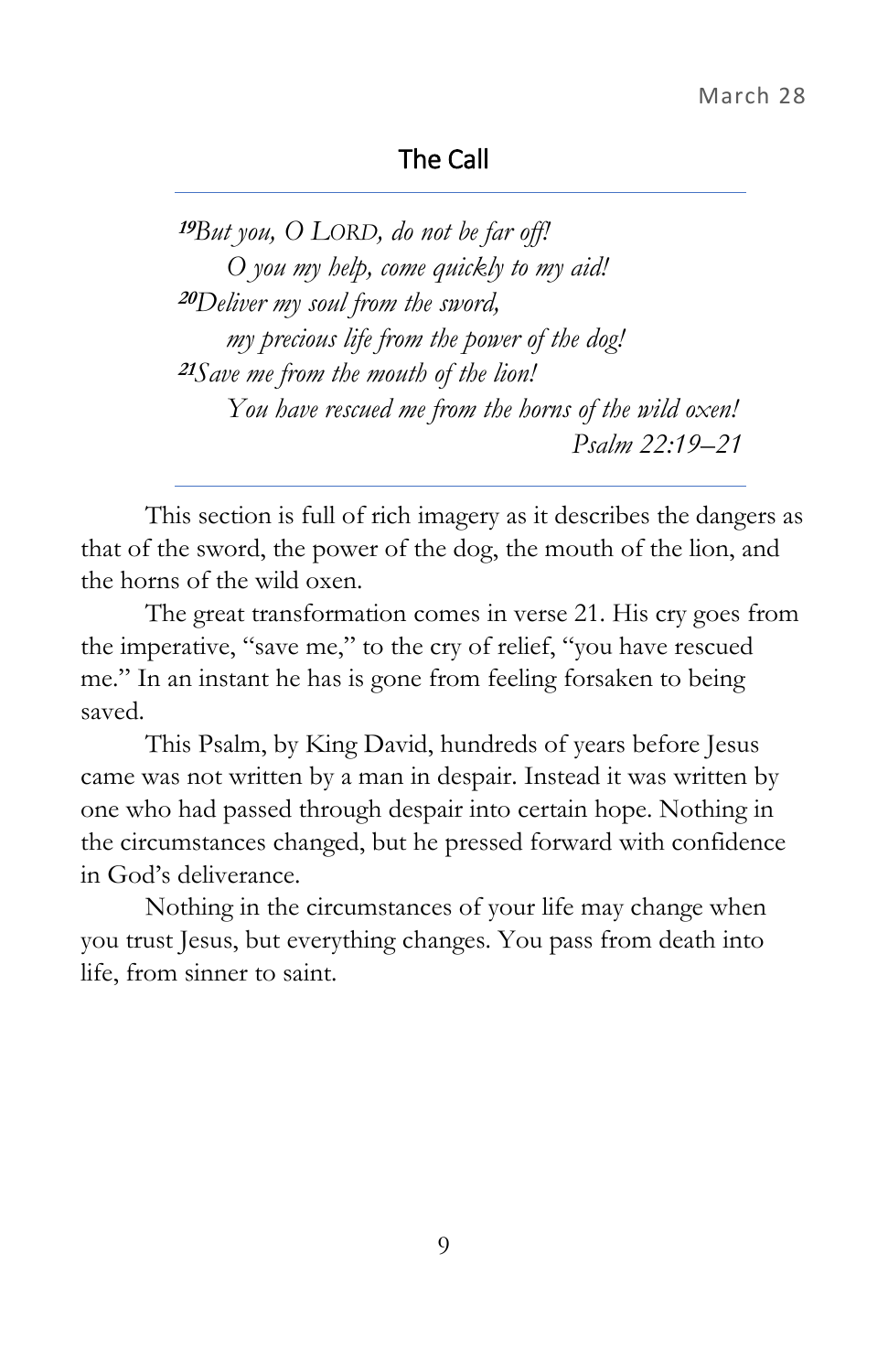## The Consequence

**<sup>22</sup>***I will tell of your name to my brothers; in the midst of the congregation I will praise you:*  **<sup>23</sup>***You who fear the LORD, praise him! All you offspring of Jacob, glorify him, and stand in awe of him, all you offspring of Israel!* 

When you are saved, you must tell. Our testimony to the working of God in our lives is an essential part of the plan. Others who may be struggling must know that the Lord God hears the cry of those who trust in Him.

> **<sup>24</sup>***For he has not despised or abhorred the affliction of the afflicted, and he has not hidden his face from him, but has heard, when he cried to him.*

Here is the definitive answer to the question, *"Did God turn His back on Jesus when He was dying on the cross?"* 

The answer was not deliverance of the soul, the life from immediate death. It was not postponement, but eternal victory. Jesus showed the way to eternal life.

> **<sup>25</sup>***From you comes my praise in the great congregation; my vows I will perform before those who fear him.*  **<sup>26</sup>***The afflicted shall eat and be satisfied; those who seek him shall praise the LORD! May your hearts live forever!*